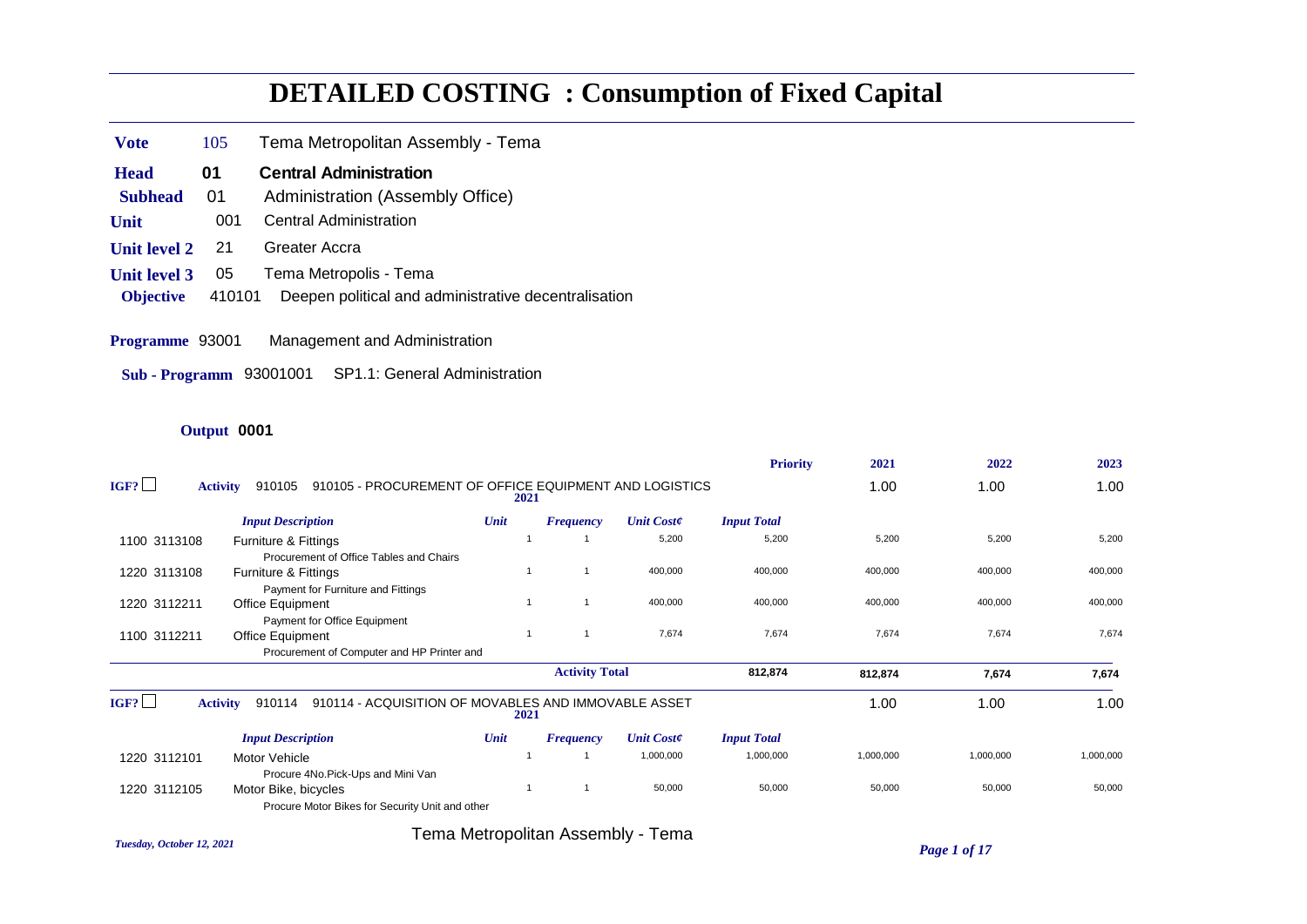|                                                                                                                              |      | <b>Activity Total</b>            |                   | 1,050,000          | 1,050,000    | 50,000     | 50,000     |
|------------------------------------------------------------------------------------------------------------------------------|------|----------------------------------|-------------------|--------------------|--------------|------------|------------|
|                                                                                                                              |      | Output 000 Total                 |                   |                    | 1,862,874    | 50,000     | 50,000     |
| Output 0002                                                                                                                  |      |                                  |                   |                    |              |            |            |
|                                                                                                                              |      |                                  |                   | <b>Priority</b>    | 2021         | 2022       | 2023       |
| IGF?<br>910105 - PROCUREMENT OF OFFICE EQUIPMENT AND LOGISTICS<br>910105<br><b>Activity</b>                                  |      | 2021                             |                   |                    | 1.00         | 1.00       | 1.00       |
| <b>Input Description</b>                                                                                                     | Unit | <b>Frequency</b>                 | <b>Unit Coste</b> | <b>Input Total</b> |              |            |            |
| 1220 3113108<br>Furniture & Fittings                                                                                         |      | $\overline{1}$<br>$\overline{1}$ | $-340,000$        | $-340,000$         | $-340,000$   | $-340,000$ | $-340,000$ |
| Payment for Furniture and Fittings<br>1220 3112211<br>Office Equipment<br>Payment for Office Equipment                       |      | $\mathbf{1}$<br>$\overline{1}$   | $-280,000$        | $-280,000$         | $-280,000$   | $-280,000$ | $-280,000$ |
|                                                                                                                              |      | <b>Activity Total</b>            |                   | $-620,000$         | $-620,000$   | $-280,000$ | $-280,000$ |
| IGF?<br>910114 - ACQUISITION OF MOVABLES AND IMMOVABLE ASSET<br>910114<br><b>Activity</b>                                    |      | 2021                             |                   |                    | 1.00         | 1.00       | 1.00       |
| <b>Input Description</b>                                                                                                     | Unit | <b>Frequency</b>                 | <b>Unit Coste</b> | <b>Input Total</b> |              |            |            |
| 1220 3112101<br>Motor Vehicle                                                                                                |      | $\overline{1}$<br>$\overline{1}$ | $-750,000$        | $-750,000$         | $-750,000$   | $-750,000$ | $-750,000$ |
| Procure 4No.Pick-Ups and Mini Van<br>Motor Bike, bicycles<br>1220 3112105<br>Procure Motor Bikes for Security Unit and other |      | $\mathbf{1}$<br>$\overline{1}$   | $-40,000$         | $-40,000$          | $-40,000$    | $-40,000$  | $-40,000$  |
|                                                                                                                              |      | <b>Activity Total</b>            |                   | $-790,000$         | $-790,000$   | $-40,000$  | $-40,000$  |
|                                                                                                                              |      | Output 000 Total                 |                   |                    | $-1,410,000$ | $-40,000$  | $-40,000$  |
|                                                                                                                              |      | <b>Objective Total</b>           |                   |                    | 452,874      | $-40,000$  | $-40,000$  |
| <b>Central Administration</b>                                                                                                |      |                                  |                   |                    | 452,874      | $-40,000$  | $-40,000$  |
| Administration (Assembly Office)                                                                                             |      |                                  |                   |                    | 452,874      | $-40,000$  | $-40,000$  |
|                                                                                                                              |      | <b>Head Total</b>                |                   |                    | 452,874      | $-40,000$  | $-40,000$  |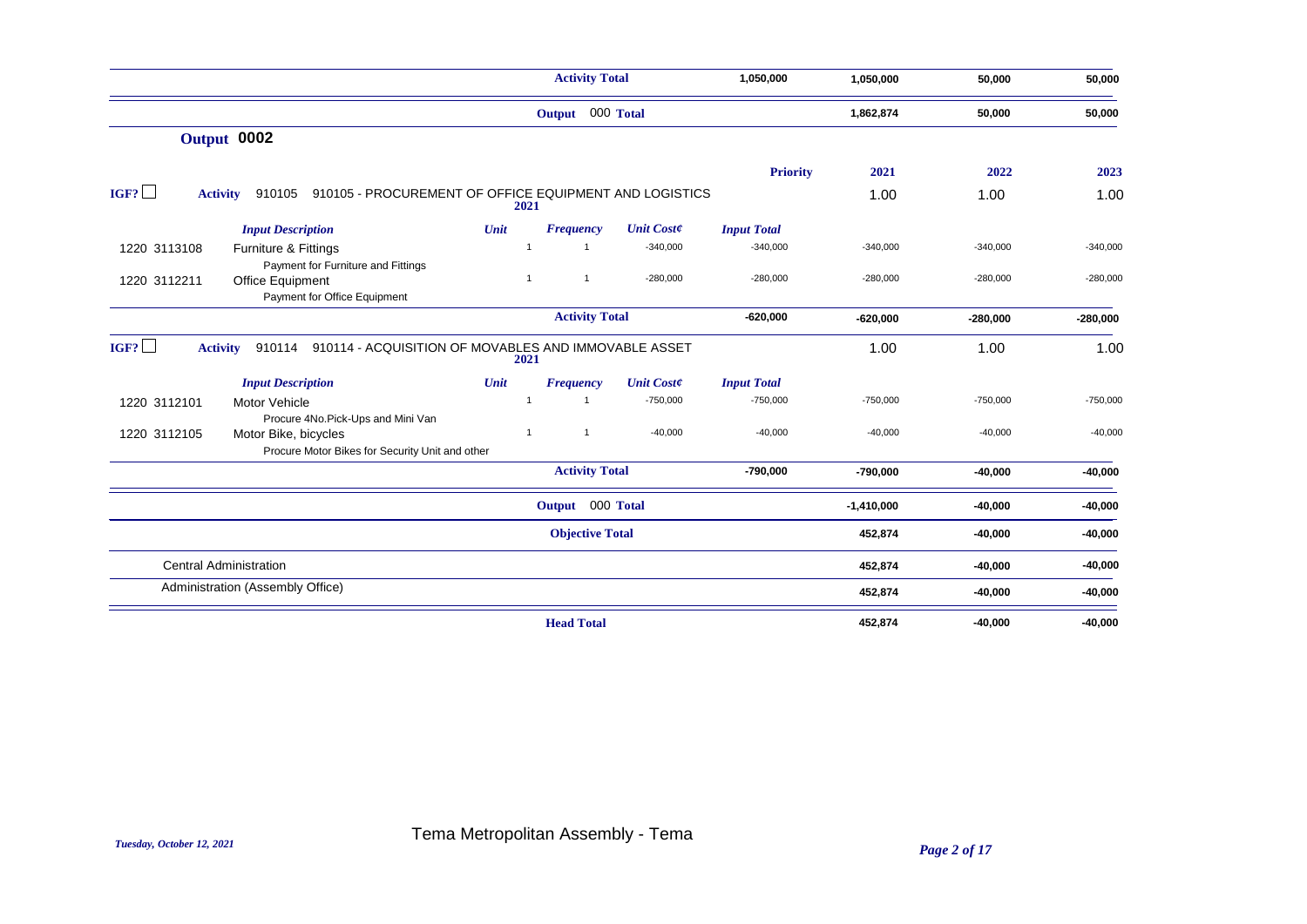| <b>Vote</b><br>105 | Tema Metropolitan Assembly - Tema |  |
|--------------------|-----------------------------------|--|
|--------------------|-----------------------------------|--|

- **Head** 03 Education, Youth and Sports
- **Subhead** 02 Education
- **Unit** 002 Primary
- **Unit level 2** 21 Greater Accra
- **Unit level 3** 05 Tema Metropolis Tema
- **Objective** 520101 4.1 Ensure free, equitable and quality edu. for all by 2030
- **Programme** 93003 Social Services Delivery
- **Sub Programm** 93003001 SP3.1: Education, Youth and Sports Management

## **Output** 0001

|                         |                                                                |      |                       |                   | <b>Priority</b>    | 2021         | 2022         | 2023         |
|-------------------------|----------------------------------------------------------------|------|-----------------------|-------------------|--------------------|--------------|--------------|--------------|
| IGF?<br><b>Activity</b> | 910114 - ACQUISITION OF MOVABLES AND IMMOVABLE ASSET<br>910114 |      | 2021                  |                   |                    | 1.00         | 1.00         | 1.00         |
|                         | <b>Input Description</b>                                       | Unit | <b>Frequency</b>      | <b>Unit Coste</b> | <b>Input Total</b> |              |              |              |
| 1220 3111205            | School Buildings                                               |      |                       | 500,000           | 500,000            | 500,000      | 500,000      | 500,000      |
|                         | Completion of fencewall around Schools in the                  |      |                       |                   |                    |              |              |              |
| 1260 3111205            | School Buildings                                               |      |                       | 1,906,000         | 1,906,000          | 1,906,000    | 1,906,000    | 1,906,000    |
|                         | Construction of schools at Republic Road Prim                  |      |                       |                   |                    |              |              |              |
|                         |                                                                |      | <b>Activity Total</b> |                   | 2,406,000          | 2,406,000    | 1,906,000    | 1,906,000    |
|                         |                                                                |      | Output 000 Total      |                   |                    | 2,406,000    | 1,906,000    | 1,906,000    |
|                         | Output 0002                                                    |      |                       |                   |                    |              |              |              |
|                         |                                                                |      |                       |                   | <b>Priority</b>    | 2021         | 2022         | 2023         |
| IGF?<br><b>Activity</b> | 910114 - ACQUISITION OF MOVABLES AND IMMOVABLE ASSET<br>910114 |      | 2021                  |                   |                    | 1.00         | 1.00         | 1.00         |
|                         | <b>Input Description</b>                                       | Unit | <b>Frequency</b>      | <b>Unit Coste</b> | <b>Input Total</b> |              |              |              |
| 1220 3111205            | School Buildings                                               |      |                       | 170,000           | 170,000            | 170,000      | 170,000      | 170,000      |
|                         | Completion of fencewall around Schools in the                  |      |                       |                   |                    |              |              |              |
| 1260 3111205            | School Buildings                                               |      |                       | $-1,106,000$      | $-1,106,000$       | $-1,106,000$ | $-1,106,000$ | $-1,106,000$ |
|                         | Construction of schools at Republic Road Prim                  |      |                       |                   |                    |              |              |              |
|                         |                                                                |      | <b>Activity Total</b> |                   | $-936,000$         | $-936,000$   | $-1,106,000$ | $-1,106,000$ |

*Tuesday, October 12, 2021 Page 3 of 17* Tema Metropolitan Assembly - Tema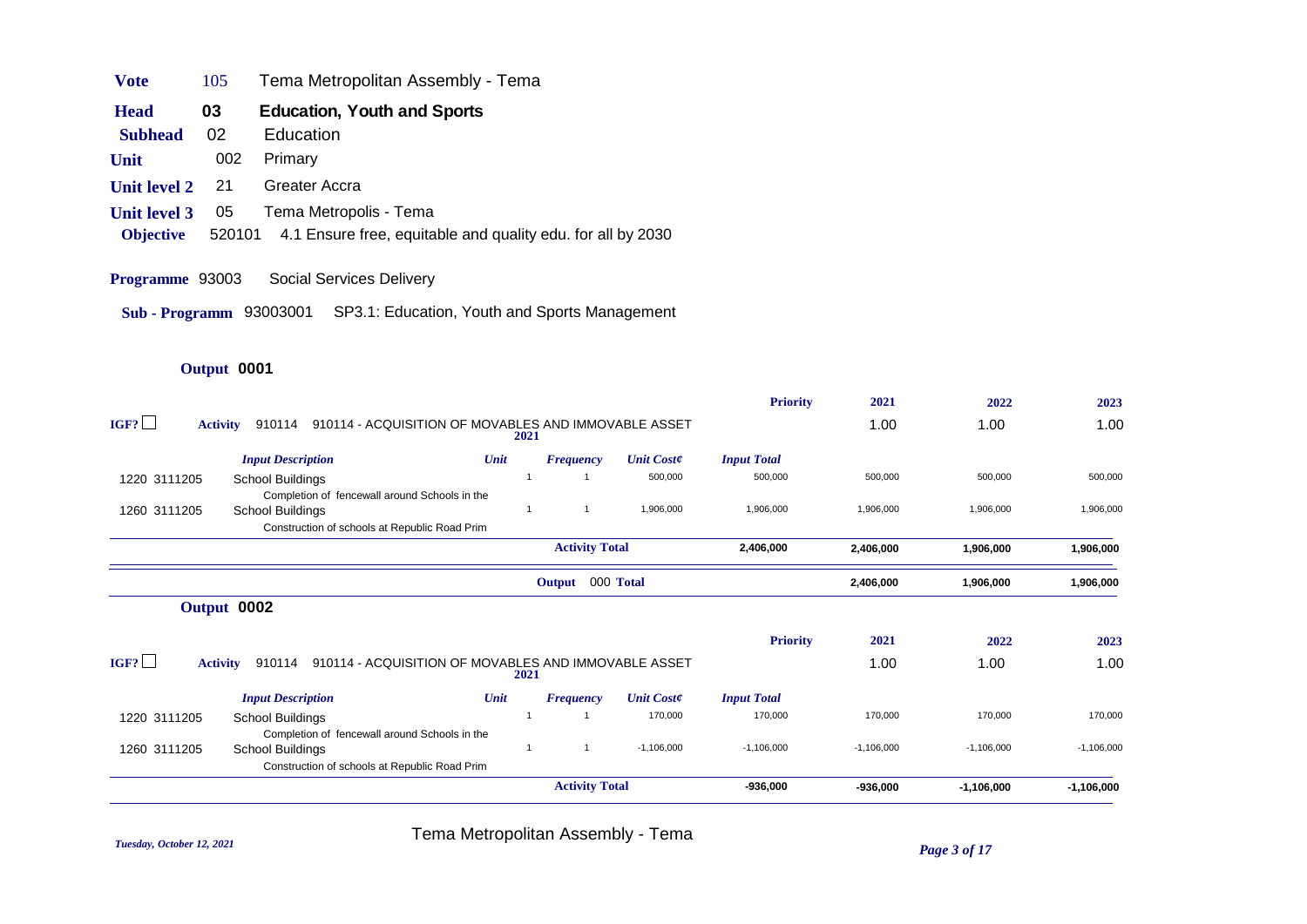|           | Output 000 Total       | $-936,000$ | $-1,106,000$ | $-1,106,000$ |
|-----------|------------------------|------------|--------------|--------------|
|           | <b>Objective Total</b> | 1,470,000  | $-1,106,000$ | $-1,106,000$ |
| Primary   |                        | 1,470,000  | $-1,106,000$ | $-1,106,000$ |
| Education |                        | 1,470,000  | $-1,106,000$ | $-1,106,000$ |
|           | <b>Head Total</b>      | 1,470,000  | $-1,106,000$ | $-1,106,000$ |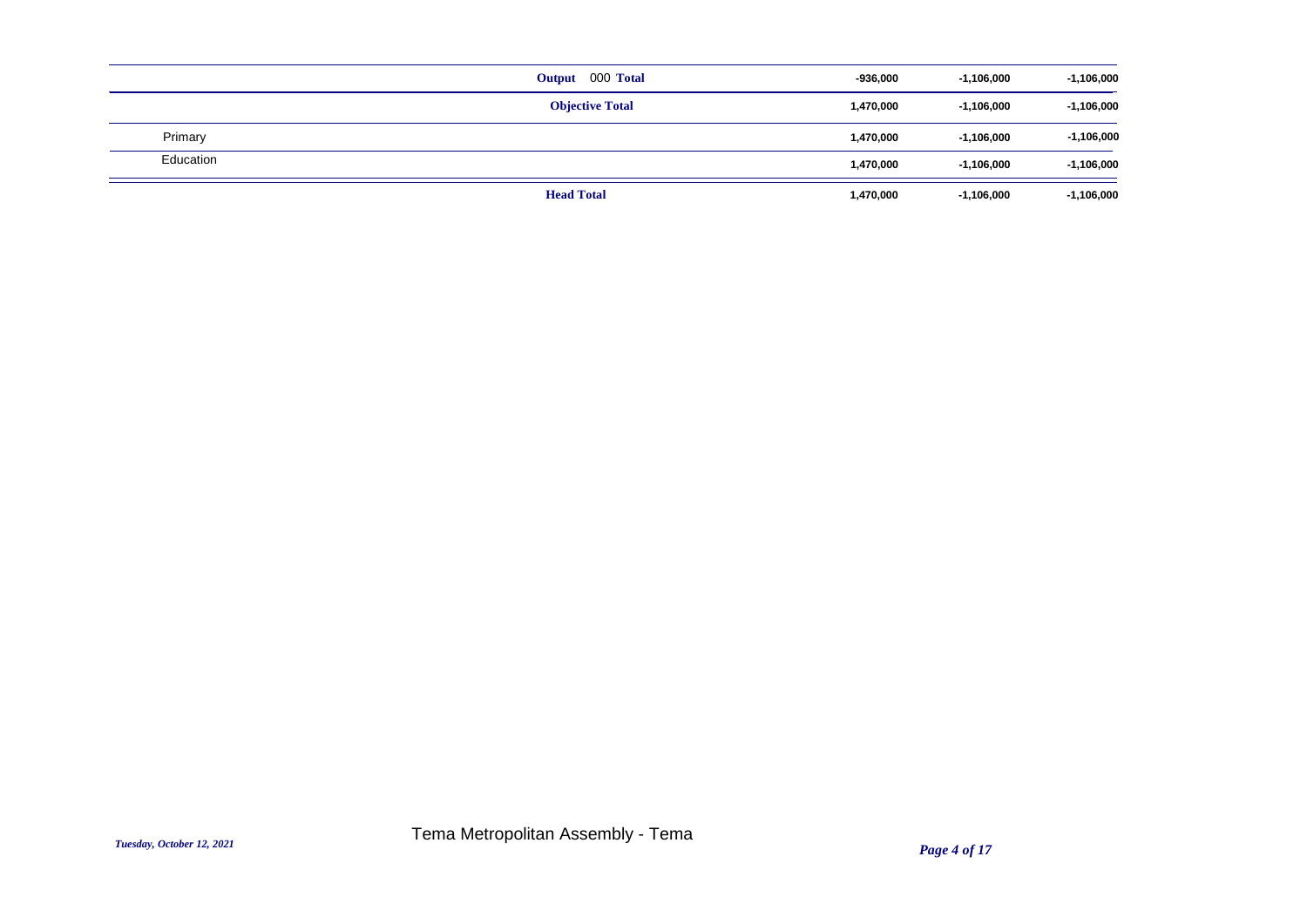| <b>V</b> ote | 105 | Tema Metropolitan Assembly - Tema |  |
|--------------|-----|-----------------------------------|--|
|--------------|-----|-----------------------------------|--|

- **Head** 04 Health
- **Subhead** 02 Environmental Health Unit
- **Unit** 001
- **Unit level 2** 21 Greater Accra
- **Unit level 3** 05 Tema Metropolis Tema
- **Objective** 210101 Reduce environmental pollution
- **Programme** 93003 Social Services Delivery

**Sub - Programm** 93003003 SP3.3: Health Services

|              |                                                                                   |      |                        |                   | <b>Priority</b>    | 2021    | 2022    | 2023    |
|--------------|-----------------------------------------------------------------------------------|------|------------------------|-------------------|--------------------|---------|---------|---------|
| IGF?         | 910114 - ACQUISITION OF MOVABLES AND IMMOVABLE ASSET<br>910114<br><b>Activity</b> | 2021 |                        |                   |                    | 1.00    | 1.00    | 1.00    |
|              | <b>Input Description</b>                                                          | Unit | <b>Frequency</b>       | <b>Unit Coste</b> | <b>Input Total</b> |         |         |         |
| 1220 3111302 | Cemeteries<br>Construction of fencewall around Tema New t                         |      |                        | 200,000           | 200,000            | 200,000 | 200,000 | 200,000 |
| 1220 3111206 | Slaughter House<br>Costruction of Pound and Installation of Gas Si                |      | $\overline{1}$         | 105,000           | 105,000            | 105,000 | 105,000 | 105,000 |
|              |                                                                                   |      | <b>Activity Total</b>  |                   | 305,000            | 305,000 | 105,000 | 105,000 |
|              |                                                                                   |      | Output 000 Total       |                   |                    | 305,000 | 105,000 | 105,000 |
|              |                                                                                   |      | <b>Objective Total</b> |                   |                    | 305,000 | 105,000 | 105,000 |
|              |                                                                                   |      |                        |                   |                    | 305,000 | 105,000 | 105,000 |
|              | <b>Environmental Health Unit</b>                                                  |      |                        |                   |                    | 305,000 | 105,000 | 105,000 |
|              |                                                                                   |      | <b>Head Total</b>      |                   |                    | 305,000 | 105,000 | 105,000 |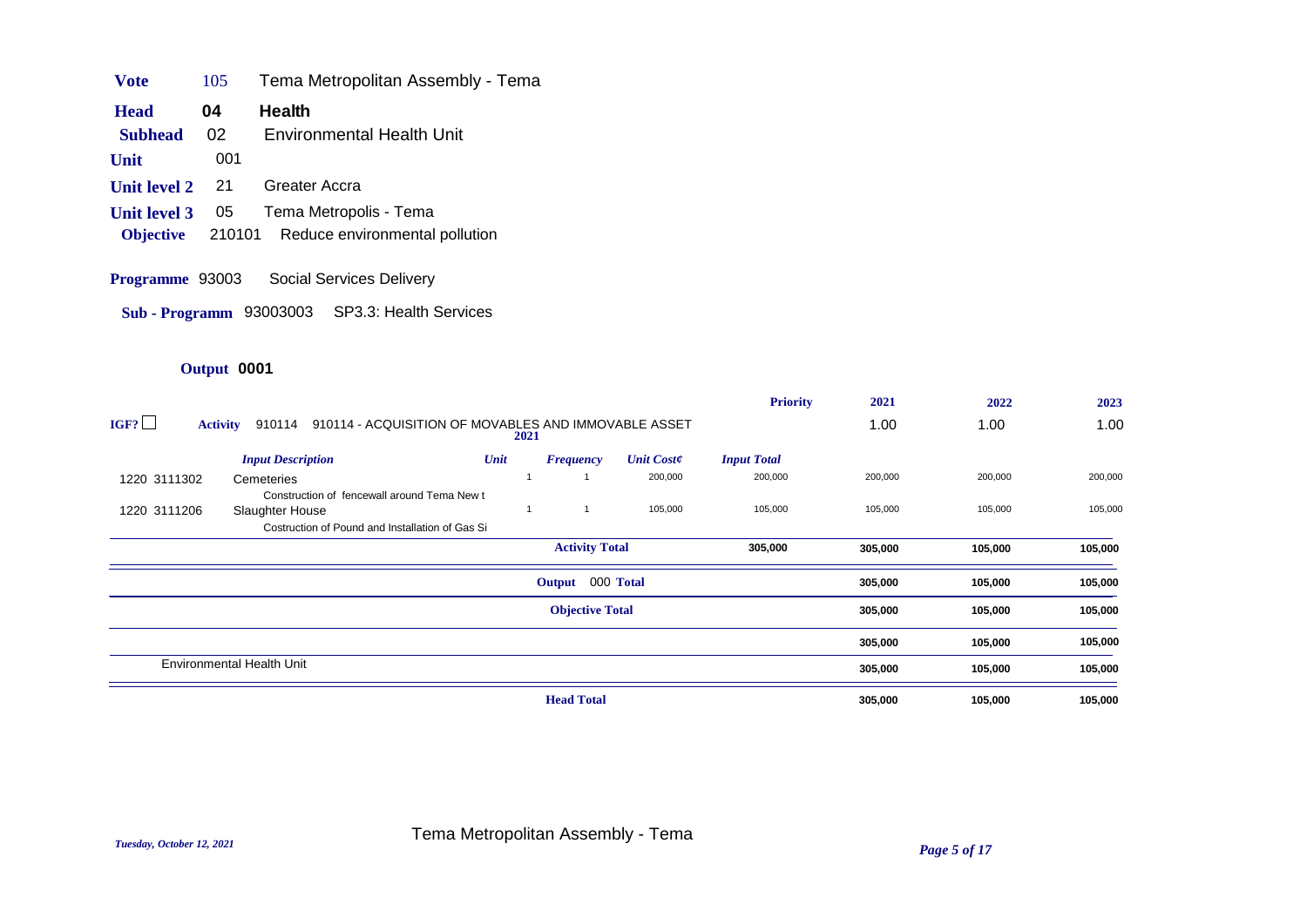| <b>Vote</b> | 105 | Tema Metropolitan Assembly - Tema |
|-------------|-----|-----------------------------------|
| <b>Head</b> | 05  | Waste Management                  |

- **Subhead** 00 Metro Waste Management Department
- **Unit** 001
- **Unit level 2** 21 Greater Accra
- **Unit level 3** 05 Tema Metropolis Tema
- **Objective** 210101 Reduce environmental pollution
- **Programme** 93005 Environmental and Sanitation Management
- **Sub Programm** 93005002 SP5.2: Environmental Protection and Waste Management

|                         |                                                                  |      |                       |                   | <b>Priority</b>    | 2021      | 2022      | 2023      |
|-------------------------|------------------------------------------------------------------|------|-----------------------|-------------------|--------------------|-----------|-----------|-----------|
| IGF?<br><b>Activity</b> | 910105 - PROCUREMENT OF OFFICE EQUIPMENT AND LOGISTICS<br>910105 | 2021 |                       |                   |                    | 1.00      | 1.00      | 1.00      |
|                         | <b>Input Description</b>                                         | Unit | <b>Frequency</b>      | <b>Unit Coste</b> | <b>Input Total</b> |           |           |           |
| 1340 3112211            | <b>Office Equipment</b>                                          |      |                       | 200,000           | 200,000            | 200,000   | 200,000   | 200,000   |
|                         | Office equipment and renovation of Office                        |      |                       |                   |                    |           |           |           |
|                         |                                                                  |      | <b>Activity Total</b> |                   | 200,000            | 200,000   | 200,000   | 200,000   |
| IGF?<br><b>Activity</b> | 910114 - ACQUISITION OF MOVABLES AND IMMOVABLE ASSET<br>910114   | 2021 |                       |                   |                    | 1.00      | 1.00      | 1.00      |
|                         | <b>Input Description</b>                                         | Unit | <b>Frequency</b>      | <b>Unit Coste</b> | <b>Input Total</b> |           |           |           |
| 1340 3113102            | Sewers                                                           |      | -1                    | 20,000            | 20,000             | 20,000    | 20,000    | 20,000    |
|                         | Developing a sustainable septage managemen                       |      |                       |                   |                    |           |           |           |
| 1340 3111303            | <b>Toilets</b>                                                   |      | $\overline{1}$        | 4,000,000         | 4,000,000          | 4,000,000 | 4,000,000 | 4,000,000 |
|                         | Construction of institutional, environmental, sa                 |      |                       |                   |                    |           |           |           |
| 1340 3112101            | Motor Vehicle                                                    |      | $\overline{1}$        | 150,000           | 150,000            | 150,000   | 150,000   | 150,000   |
|                         | Procurement of 1No. Pickup                                       |      |                       |                   |                    |           |           |           |
|                         |                                                                  |      | <b>Activity Total</b> |                   | 4,170,000          | 4,170,000 | 150,000   | 150,000   |
|                         |                                                                  |      | Output 000 Total      |                   |                    | 4,370,000 | 150,000   | 150,000   |
|                         | Output 0002                                                      |      |                       |                   |                    |           |           |           |
|                         |                                                                  |      |                       |                   | <b>Priority</b>    | 2021      | 2022      | 2023      |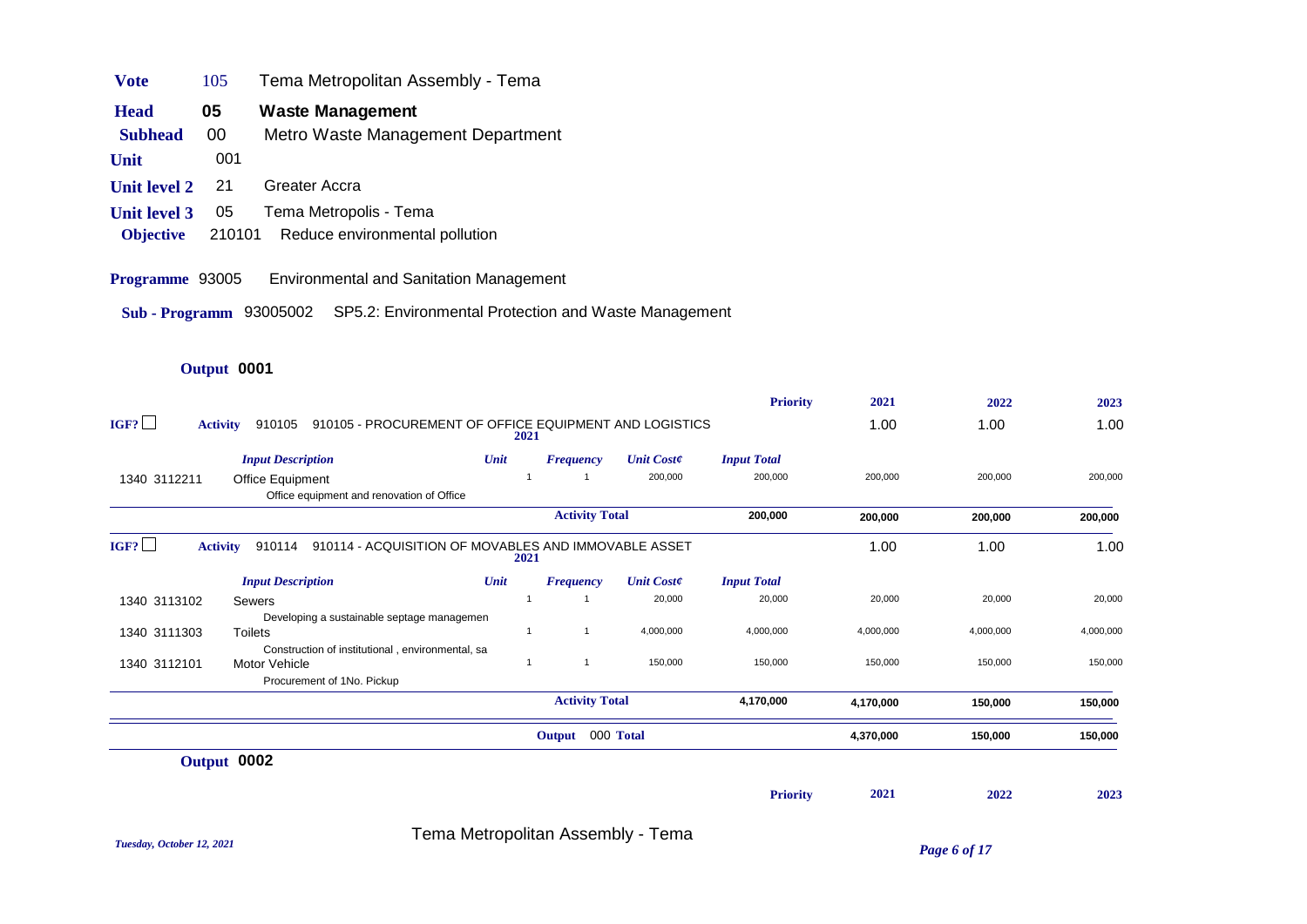| IGF?         | 910105 - PROCUREMENT OF OFFICE EQUIPMENT AND LOGISTICS<br><b>Activity</b><br>910105 |      | 2021                   |                   |                    | 1.00         | 1.00         | 1.00         |
|--------------|-------------------------------------------------------------------------------------|------|------------------------|-------------------|--------------------|--------------|--------------|--------------|
|              | <b>Input Description</b>                                                            | Unit | <b>Frequency</b>       | <b>Unit Coste</b> | <b>Input Total</b> |              |              |              |
| 1340 3112211 | <b>Office Equipment</b><br>Office equipment and renovation of Office                |      |                        | $-190,000$        | $-190,000$         | $-190,000$   | $-190,000$   | $-190,000$   |
|              |                                                                                     |      | <b>Activity Total</b>  |                   | $-190,000$         | $-190,000$   | $-190,000$   | $-190,000$   |
| IGF?         | 910114 - ACQUISITION OF MOVABLES AND IMMOVABLE ASSET<br>910114<br><b>Activity</b>   |      | 2021                   |                   |                    | 1.00         | 1.00         | 1.00         |
|              | <b>Input Description</b>                                                            | Unit | <b>Frequency</b>       | <b>Unit Coste</b> | <b>Input Total</b> |              |              |              |
| 1340 3113102 | Sewers                                                                              |      |                        | $-10,000$         | $-10,000$          | $-10,000$    | $-10,000$    | $-10,000$    |
|              | Developing a sustainable septage managemen                                          |      |                        |                   |                    |              |              |              |
| 1340 3111303 | <b>Toilets</b>                                                                      |      |                        | $-3,950,000$      | $-3,950,000$       | $-3,950,000$ | $-3,950,000$ | $-3,950,000$ |
|              | Construction of institutional, environmental, sa                                    |      |                        |                   |                    |              |              |              |
| 1340 3112101 | Motor Vehicle                                                                       |      |                        | $-120,000$        | $-120,000$         | $-120,000$   | $-120,000$   | $-120,000$   |
|              | Procurement of 1No. Pickup                                                          |      |                        |                   |                    |              |              |              |
|              |                                                                                     |      | <b>Activity Total</b>  |                   | $-4,080,000$       | $-4,080,000$ | $-120,000$   | $-120,000$   |
|              |                                                                                     |      | Output 000 Total       |                   |                    | $-4,270,000$ | $-120,000$   | $-120,000$   |
|              |                                                                                     |      | <b>Objective Total</b> |                   |                    | 100,000      | $-120,000$   | $-120,000$   |
|              |                                                                                     |      |                        |                   |                    | 100,000      | $-120,000$   | $-120,000$   |
|              | Metro Waste Management Department                                                   |      |                        |                   |                    | 100,000      | $-120,000$   | $-120,000$   |
|              |                                                                                     |      | <b>Head Total</b>      |                   |                    | 100,000      | $-120,000$   | $-120,000$   |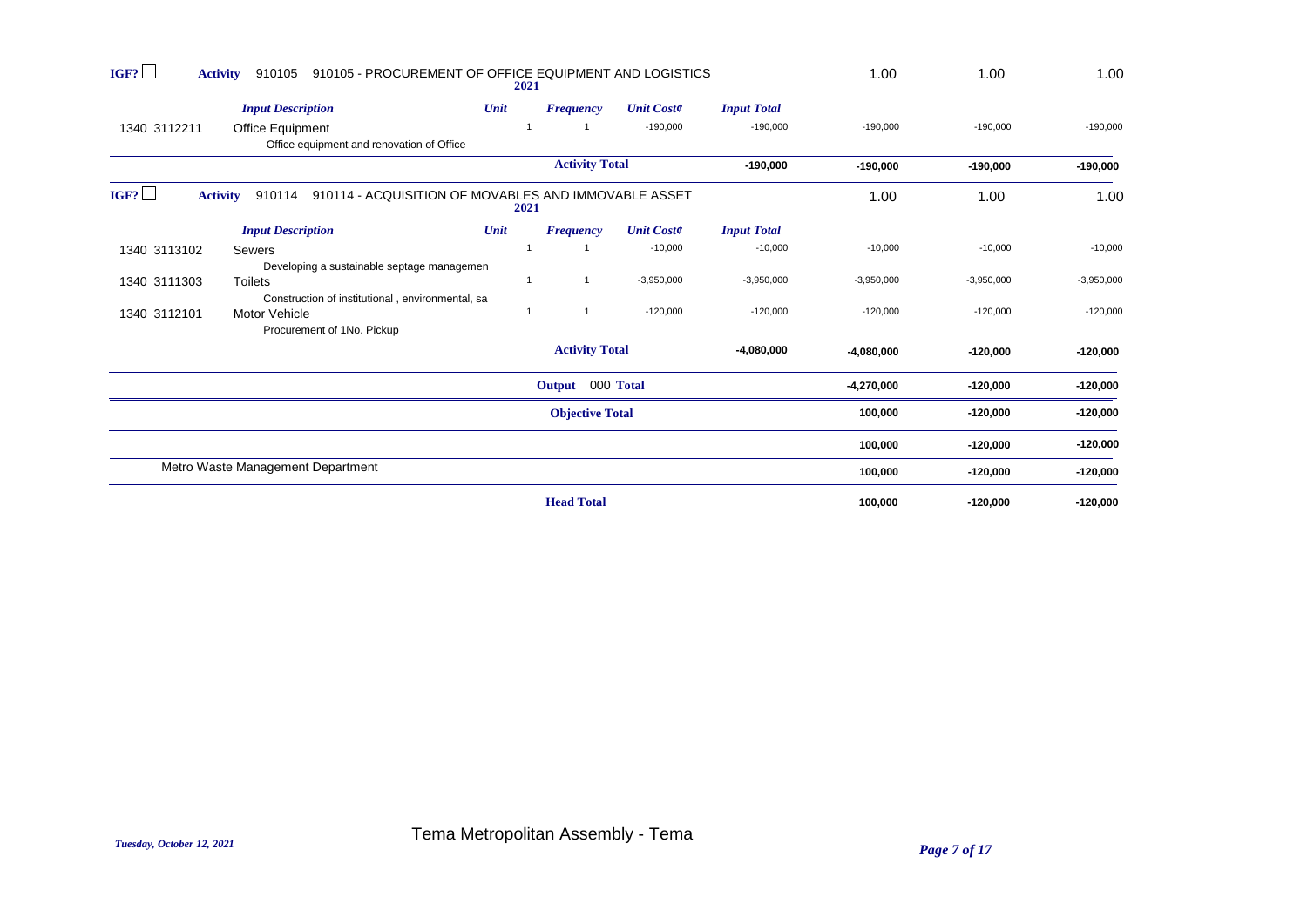| Tema Metropolitan Assembly - Tema<br><b>Vote</b><br>105 |  |  |
|---------------------------------------------------------|--|--|
|---------------------------------------------------------|--|--|

**Head** 08 Social Welfare & Community Development

**Subhead** 02 Social Welfare & Community Development

**Unit** 001

- **Unit level 2** 21 Greater Accra
- **Unit level 3** 05 Tema Metropolis Tema
- **Objective** 620101 1.3 Impl. appriopriate Social Protection Sys. & measures
- **Programme** 93003 Social Services Delivery
- **Sub Programm** 93003002 SP3.2: Social Welfare and Community Development

|                                        |                                                        |                        |                   | <b>Priority</b>    | 2021   | 2022   | 2023   |
|----------------------------------------|--------------------------------------------------------|------------------------|-------------------|--------------------|--------|--------|--------|
| IGF?<br>910105<br><b>Activity</b>      | 910105 - PROCUREMENT OF OFFICE EQUIPMENT AND LOGISTICS | 2021                   |                   |                    | 1.00   | 1.00   | 1.00   |
| <b>Input Description</b>               | Unit                                                   | <b>Frequency</b>       | <b>Unit Coste</b> | <b>Input Total</b> |        |        |        |
| 1351 3113108<br>Furniture & Fittings   |                                                        |                        | 21,800            | 21,800             | 21,800 | 21,800 | 21,800 |
|                                        | Procurement of Furniture and Fixtures and Loc          |                        |                   |                    |        |        |        |
|                                        |                                                        | <b>Activity Total</b>  |                   | 21,800             | 21,800 | 21,800 | 21,800 |
|                                        |                                                        | Output 000 Total       |                   |                    | 21,800 | 21,800 | 21,800 |
|                                        |                                                        | <b>Objective Total</b> |                   |                    | 21,800 | 21,800 | 21,800 |
|                                        |                                                        |                        |                   |                    | 21,800 | 21,800 | 21,800 |
| Social Welfare & Community Development |                                                        |                        |                   |                    | 21,800 | 21,800 | 21,800 |
|                                        |                                                        | <b>Head Total</b>      |                   |                    | 21,800 | 21,800 | 21,800 |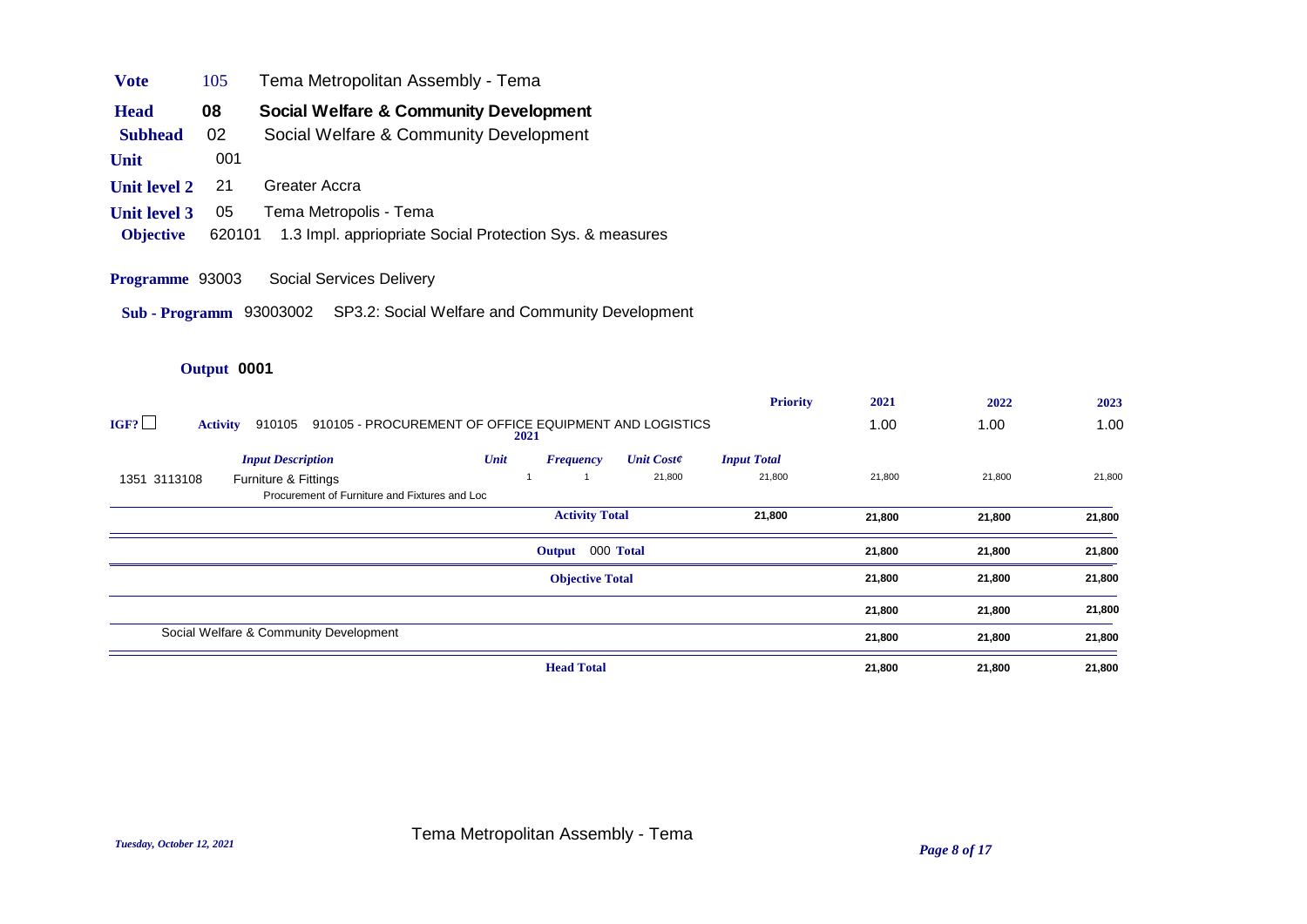**Vote** 105 Tema Metropolitan Assembly - Tema

**Subhead** 02 Public Works **Head** 10 Works

**Unit** 001

- **Unit level 2** 21 Greater Accra
- **Unit level 3** 05 Tema Metropolis Tema
- **Objective** 580202 9.1 Dev. qual., reliable, sust. & resilent infrast.

**Programme** 93002 Infrastructure Delivery and Management

**Sub - Programm** 93002001 SP2.1: Public Works Service

# **Output** 0001

|              |                                                                                   |                |                       |                   | <b>Priority</b>    | 2021      | 2022      | 2023      |
|--------------|-----------------------------------------------------------------------------------|----------------|-----------------------|-------------------|--------------------|-----------|-----------|-----------|
| IGF?         | 910114 - ACQUISITION OF MOVABLES AND IMMOVABLE ASSET<br><b>Activity</b><br>910114 | 2021           |                       |                   |                    | 1.00      | 1.00      | 1.00      |
|              | <b>Input Description</b>                                                          | Unit           | <b>Frequency</b>      | <b>Unit Coste</b> | <b>Input Total</b> |           |           |           |
| 1220 3111255 | WIP - Office Buildings                                                            |                |                       | 1,500,000         | 1,500,000          | 1,500,000 | 1,500,000 | 1,500,000 |
|              | Completion of 4-storey New Office Complex                                         |                |                       |                   |                    |           |           |           |
| 1220 3111304 | Markets                                                                           | $\mathbf 1$    |                       | 200,000           | 200,000            | 200,000   | 200,000   | 200,000   |
|              | Construction of fencewall around Tema Manhe                                       |                |                       |                   |                    |           |           |           |
| 1400 3111305 | Car/Lorry Park                                                                    | -1             |                       | 1,683,142         | 1,683,142          | 1,683,142 | 1,683,142 | 1,683,142 |
|              | Rehabilitation of Lorry parks and walkway                                         |                |                       |                   |                    |           |           |           |
| 1260 3111255 | WIP - Office Buildings                                                            |                |                       | 400,000           | 400,000            | 400.000   | 400.000   | 400,000   |
|              | Renovation of Tema East Sub-Metro, Paveme                                         |                |                       |                   |                    |           |           |           |
| 1220 3111307 | Road Signals                                                                      | -1             |                       | 1,500,000         | 1,500,000          | 1,500,000 | 1,500,000 | 1,500,000 |
|              | Supply and installation of 3000 LED streetlight                                   |                |                       |                   |                    |           |           |           |
| 1260 3111307 | Road Signals                                                                      | $\overline{1}$ |                       | 400,000           | 400,000            | 400,000   | 400,000   | 400,000   |
|              | Supply and installation of 3000 LED streetlight                                   |                |                       |                   |                    |           |           |           |
| 1260 3111204 | Office Buildings                                                                  | -1             |                       | 200,000           | 200,000            | 200,000   | 200,000   | 200,000   |
|              | Renovation works at Tema Central Sub-Metro                                        |                |                       |                   |                    |           |           |           |
| 1260 3111207 | <b>Health Centres</b>                                                             |                |                       | 50,000            | 50,000             | 50,000    | 50,000    | 50,000    |
|              | Furnishing of CHPS Compound                                                       |                |                       |                   |                    |           |           |           |
| 1220 3111255 | WIP - Office Buildings                                                            | -1             |                       | 200,000           | 200,000            | 200,000   | 200,000   | 200,000   |
|              | Completion of stores and its ancillary facilities                                 |                |                       |                   |                    |           |           |           |
| 1260 3111204 | Office Buildings                                                                  | $\mathbf{1}$   | $\overline{1}$        | 50,000            | 50,000             | 50,000    | 50,000    | 50,000    |
|              | Establishing/Strenghtening Sub-structures                                         |                |                       |                   |                    |           |           |           |
|              |                                                                                   |                | <b>Activity Total</b> |                   | 6,183,142          | 6,183,142 | 50,000    | 50,000    |
|              |                                                                                   |                |                       |                   |                    |           |           |           |

*Tuesday, October 12, 2021 Page 9 of 17* Tema Metropolitan Assembly - Tema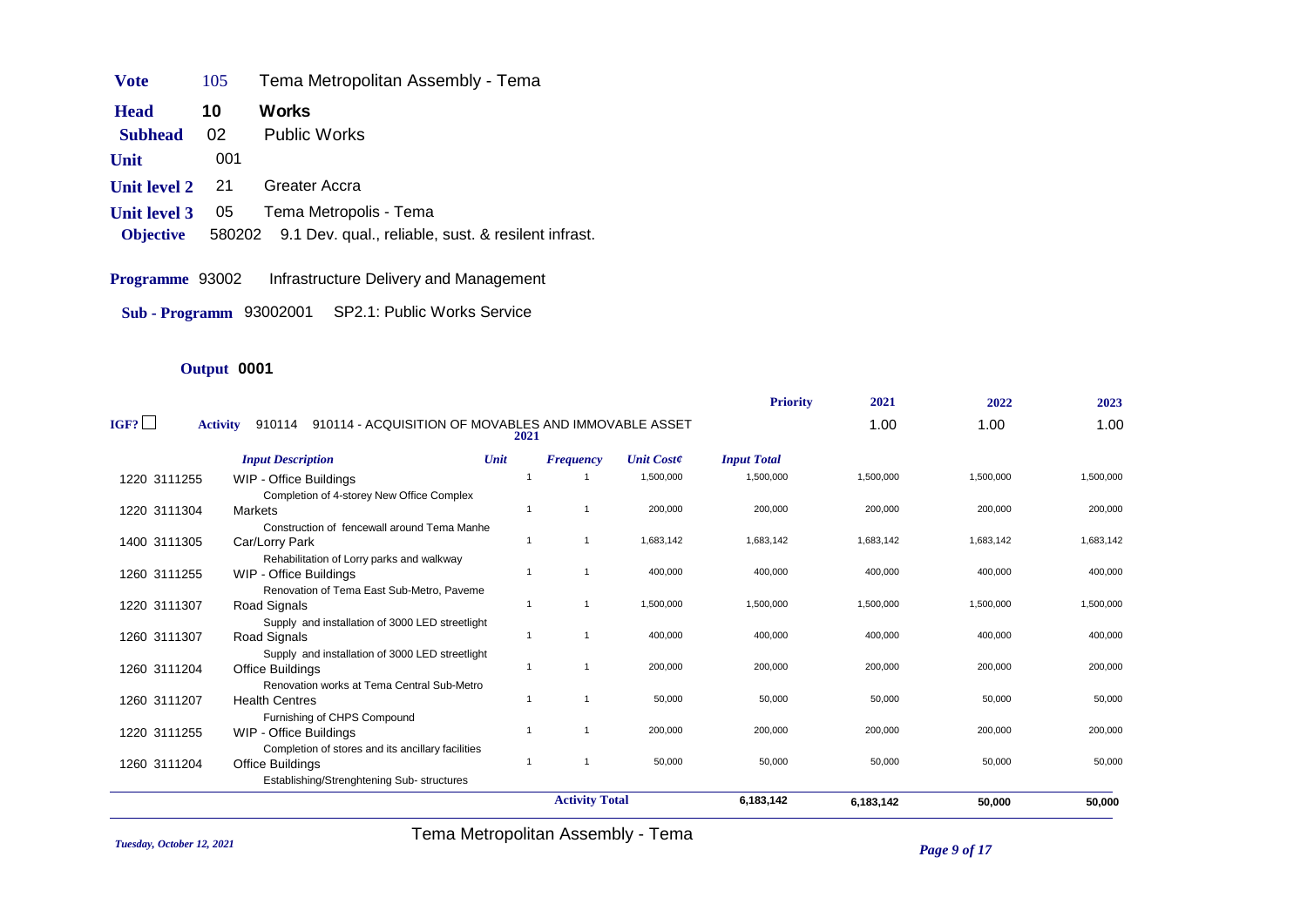|                     |                                                                                |                | Output 000 Total       |                   |                    | 6,183,142    | 50,000       | 50,000       |
|---------------------|--------------------------------------------------------------------------------|----------------|------------------------|-------------------|--------------------|--------------|--------------|--------------|
|                     | Output 0002                                                                    |                |                        |                   |                    |              |              |              |
|                     |                                                                                |                |                        |                   | <b>Priority</b>    | 2021         | 2022         | 2023         |
| IGF?                | 910114 910114 - ACQUISITION OF MOVABLES AND IMMOVABLE ASSET<br><b>Activity</b> | 2021           |                        |                   |                    | 1.00         | 1.00         | 1.00         |
|                     | Unit<br><b>Input Description</b>                                               |                | <b>Frequency</b>       | <b>Unit Coste</b> | <b>Input Total</b> |              |              |              |
| 1220 3111255        | WIP - Office Buildings                                                         | $\overline{1}$ | $\mathbf{1}$           | $-700,000$        | $-700,000$         | $-700,000$   | $-700,000$   | $-700,000$   |
| 1260 3111255        | Completion of 4-storey New Office Complex<br>WIP - Office Buildings            | $\mathbf{1}$   | $\mathbf{1}$           | $-200,000$        | $-200,000$         | $-200,000$   | $-200,000$   | $-200,000$   |
|                     | Renovation of Tema East Sub-Metro, Paveme                                      |                |                        |                   |                    |              |              |              |
| 1400 3111204        | <b>Office Buildings</b>                                                        | $\mathbf{1}$   | $\mathbf{1}$           | 1,110,000         | 1,110,000          | 1,110,000    | 1,110,000    | 1,110,000    |
| 1260 3111204        | Construction of Police Station at Tema Newtow<br><b>Office Buildings</b>       | $\mathbf{1}$   | $\mathbf{1}$           | 150,000           | 150,000            | 150,000      | 150,000      | 150,000      |
| 1260 3111307        | Renovation works at Tema Central Sub-Metro<br><b>Road Signals</b>              | $\mathbf{1}$   | $\mathbf{1}$           | 200,000           | 200,000            | 200,000      | 200,000      | 200,000      |
|                     | Supply and installation of 3000 LED streetlight                                |                |                        |                   |                    |              |              |              |
| 1400 3111207        | <b>Health Centres</b><br>Construction of Shed and renovation works at          | $\mathbf{1}$   | $\mathbf{1}$           | 200,000           | 200,000            | 200,000      | 200,000      | 200,000      |
| 1220 3111304        | <b>Markets</b>                                                                 | $\mathbf{1}$   | $\mathbf{1}$           | $-70,000$         | $-70,000$          | $-70,000$    | $-70,000$    | $-70,000$    |
| 1400 3111305        | Construction of fencewall around Tema Manhe<br>Car/Lorry Park                  | $\mathbf{1}$   | $\mathbf{1}$           | $-1,353,142$      | $-1,353,142$       | $-1,353,142$ | $-1,353,142$ | $-1,353,142$ |
|                     | Paving Works at El-Paso Lory Station Commu                                     |                |                        |                   |                    |              |              |              |
| 1220 3111307        | Road Signals                                                                   | $\mathbf{1}$   | $\mathbf{1}$           | 500,000           | 500,000            | 500,000      | 500,000      | 500,000      |
| 1400 3113108        | Supply and installation of 3000 LED streetlight<br>Furniture & Fittings        | $\mathbf{1}$   | $\mathbf{1}$           | 124,000           | 124,000            | 124,000      | 124,000      | 124,000      |
|                     | Supply of 100 Metal bunk beds at tema Manhe                                    |                |                        |                   |                    |              |              |              |
| 1400 3111303        | <b>Toilets</b>                                                                 | $\mathbf{1}$   | $\mathbf{1}$           | 115,000           | 115,000            | 115,000      | 115,000      | 115,000      |
|                     | Construction of 1 No. 7 seater Toilet Facility for                             |                |                        |                   |                    |              |              |              |
|                     |                                                                                |                | <b>Activity Total</b>  |                   | 75,858             | 75,858       | 115,000      | 115,000      |
|                     |                                                                                |                | Output 000 Total       |                   |                    | 75,858       | 115,000      | 115,000      |
|                     |                                                                                |                | <b>Objective Total</b> |                   |                    | 6,259,000    | 115,000      | 115,000      |
|                     |                                                                                |                |                        |                   |                    | 6,259,000    | 115,000      | 115,000      |
| <b>Public Works</b> |                                                                                |                |                        |                   |                    | 6,259,000    | 115,000      | 115,000      |
|                     |                                                                                |                | <b>Head Total</b>      |                   |                    | 6,259,000    | 115,000      | 115,000      |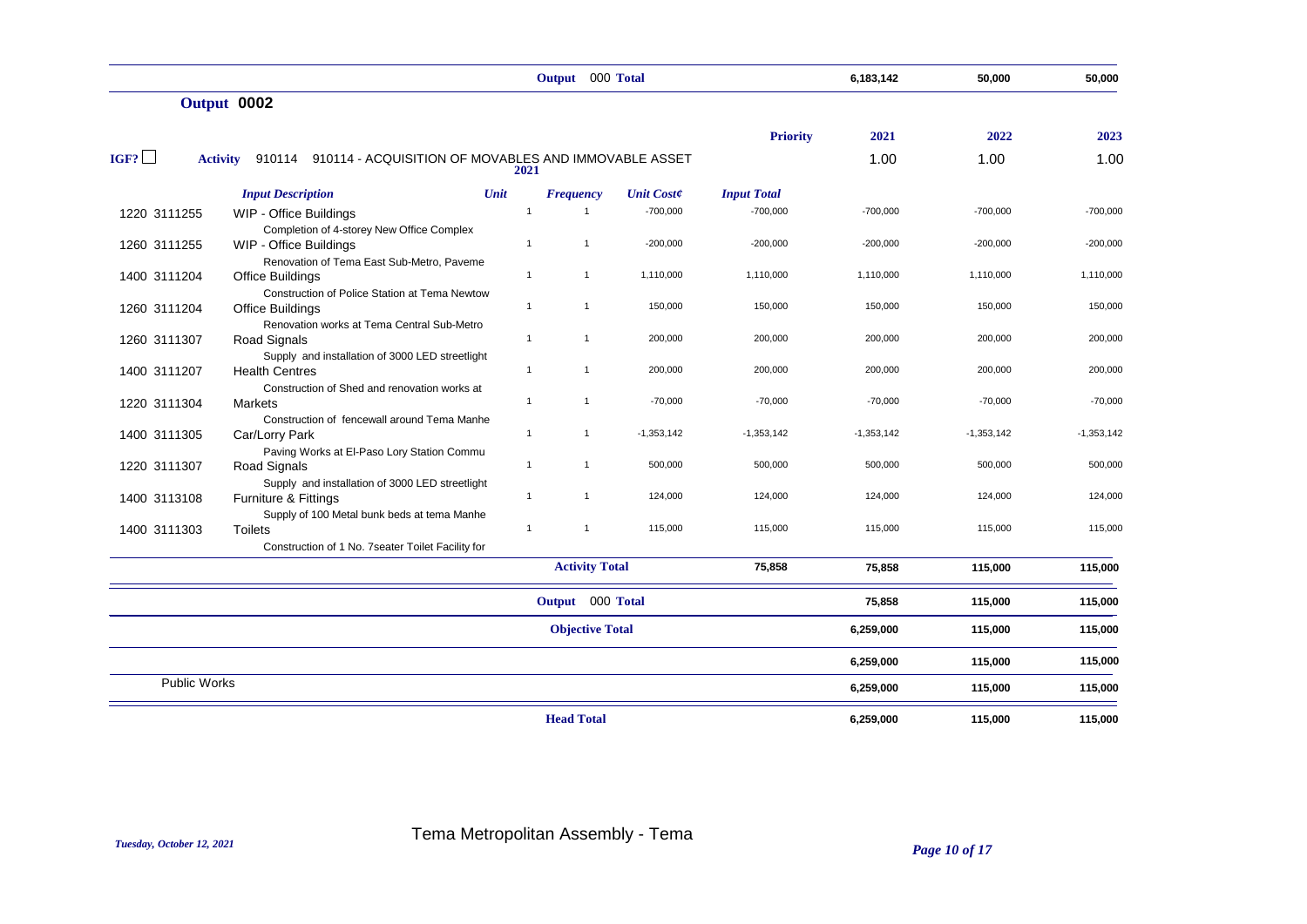| <b>V</b> ote | 105 | Tema Metropolitan Assembly - Tema |  |  |
|--------------|-----|-----------------------------------|--|--|
|--------------|-----|-----------------------------------|--|--|

- **Head** 11 Trade, Industry and Tourism
- **Subhead** 01 Office of Departmental Head
- **Unit** 001
- **Unit level 2** 21 Greater Accra
- **Unit level 3** 05 Tema Metropolis Tema
- **Objective** 650102 8.6 Reduce proportion of youth no in empl., edu., or training
- **Programme** 93004 Economic Development
- **Sub Programm** 93004001 SP4.1: Development of Trade and Industries

#### **Output** 0001

|              |                                                                                              |      |                       |                   | <b>Priority</b>    | 2021       | 2022      | 2023      |
|--------------|----------------------------------------------------------------------------------------------|------|-----------------------|-------------------|--------------------|------------|-----------|-----------|
| IGF?         | 910201 - Promotion of Small, Medium and Large scale enterprises<br><b>Activity</b><br>000000 |      | 2021                  |                   |                    | 1.00       | 1.00      | 1.00      |
|              | <b>Input Description</b>                                                                     | Unit | <b>Frequency</b>      | <b>Unit Coste</b> | <b>Input Total</b> |            |           |           |
| 1220 3112202 | <b>Agricultural Machinery</b>                                                                |      |                       | 50,000            | 50,000             | 50,000     | 50,000    | 50,000    |
|              | Support for Local Economic Development activ                                                 |      |                       |                   |                    |            |           |           |
| 1260 3112202 | <b>Agricultural Machinery</b>                                                                |      |                       | 100,000           | 100,000            | 100,000    | 100,000   | 100,000   |
|              | Support for Local Economic Development activ                                                 |      |                       |                   |                    |            |           |           |
|              |                                                                                              |      | <b>Activity Total</b> |                   | 150,000            | 150,000    | 100,000   | 100,000   |
|              |                                                                                              |      | Output                | 000 Total         |                    | 150,000    | 100,000   | 100,000   |
|              | Output 0002                                                                                  |      |                       |                   |                    |            |           |           |
|              |                                                                                              |      |                       |                   | <b>Priority</b>    | 2021       | 2022      | 2023      |
| IGF?         | 910201 - Promotion of Small, Medium and Large scale enterprises<br>000000<br><b>Activity</b> |      | 2021                  |                   |                    | 1.00       | 1.00      | 1.00      |
|              | <b>Input Description</b>                                                                     | Unit | <b>Frequency</b>      | <b>Unit Coste</b> | <b>Input Total</b> |            |           |           |
| 1260 3112202 | <b>Agricultural Machinery</b>                                                                |      |                       | $-95,000$         | $-95,000$          | $-95,000$  | $-95,000$ | $-95,000$ |
|              | Support for Local Economic Development activ                                                 |      |                       |                   |                    |            |           |           |
| 1220 3112202 | <b>Agricultural Machinery</b>                                                                |      |                       | $-45,000$         | $-45,000$          | $-45,000$  | $-45,000$ | $-45,000$ |
|              | Support for Local Economic Development activ                                                 |      |                       |                   |                    |            |           |           |
|              |                                                                                              |      | <b>Activity Total</b> |                   | $-140,000$         | $-140,000$ | $-45,000$ | $-45,000$ |

*Tuesday, October 12, 2021 Page 11 of 17* Tema Metropolitan Assembly - Tema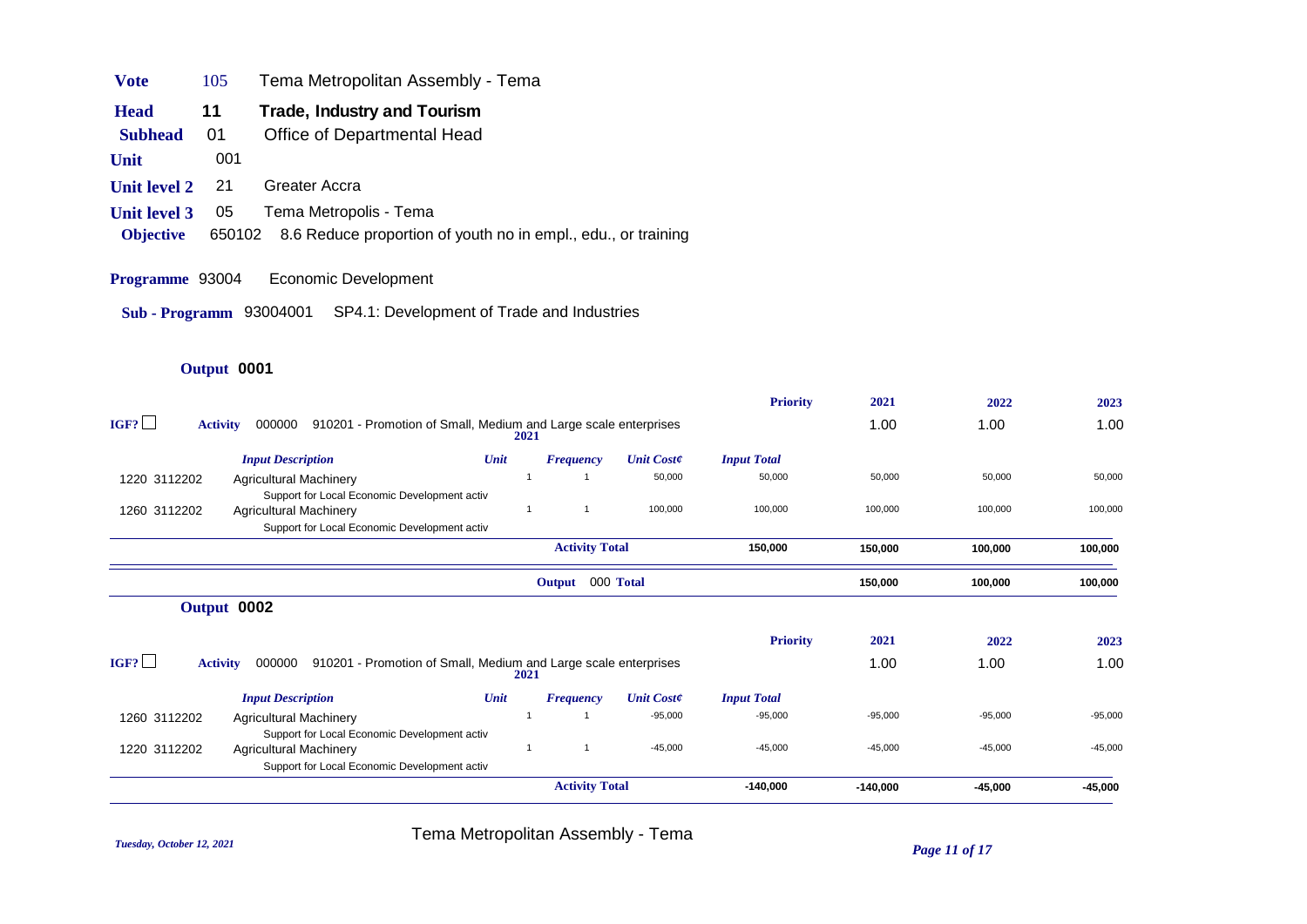|                             | Output 000 Total       | $-140,000$ | $-45,000$ | $-45,000$ |
|-----------------------------|------------------------|------------|-----------|-----------|
|                             | <b>Objective Total</b> | 10,000     | $-45,000$ | $-45,000$ |
|                             |                        | 10,000     | $-45,000$ | $-45,000$ |
| Office of Departmental Head |                        | 10,000     | $-45,000$ | $-45,000$ |
|                             | <b>Head Total</b>      | 10,000     | $-45,000$ | $-45,000$ |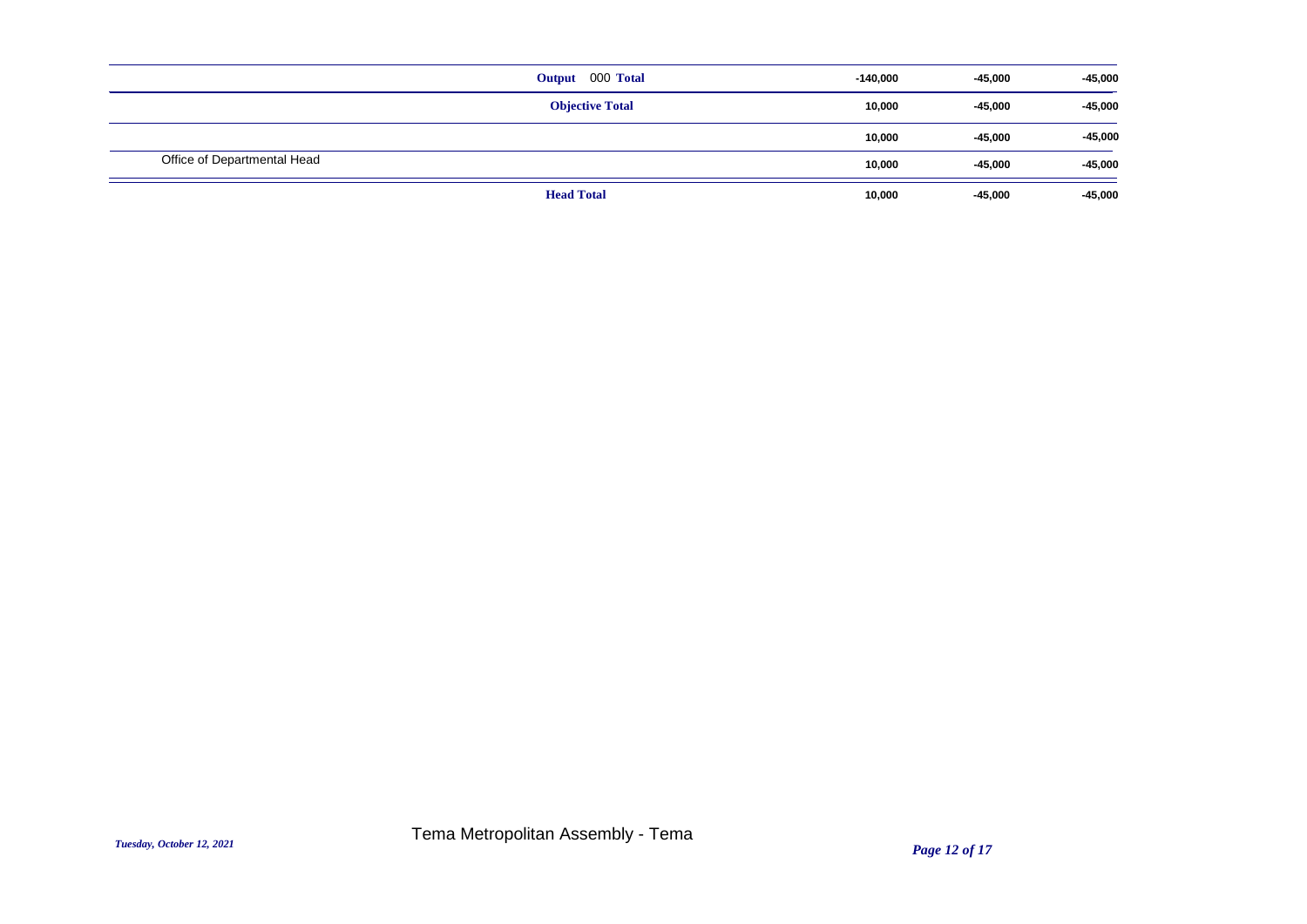| <b>Vote</b>         | 105    | Tema Metropolitan Assembly - Tema      |
|---------------------|--------|----------------------------------------|
| <b>Head</b>         | 12     | <b>Budget and Rating</b>               |
| <b>Subhead</b>      | 00     | Metro Budget and Rating Department     |
| Unit                | 001    |                                        |
| <b>Unit level 2</b> | 21     | Greater Accra                          |
| <b>Unit level 3</b> | 05     | Tema Metropolis - Tema                 |
| <b>Objective</b>    | 130201 | 17.1 strengthen domestic resource mob. |

**Programme** 93006 Budget and Finance

**Sub - Programm** 93006002 SP6.2 Budgeting and Rating

|                                                                                                     | <b>Priority</b>    | 2021  | 2022  | 2023  |
|-----------------------------------------------------------------------------------------------------|--------------------|-------|-------|-------|
| IGF?<br>910105 - PROCUREMENT OF OFFICE EQUIPMENT AND LOGISTICS<br>910105<br><b>Activity</b><br>2021 |                    | 1.00  | 1.00  | 1.00  |
| Unit<br><b>Unit Coste</b><br><b>Input Description</b><br><b>Frequency</b>                           | <b>Input Total</b> |       |       |       |
| 8,000<br>1100 3112211<br>Office Equipment                                                           | 8,000              | 8,000 | 8,000 | 8,000 |
| Procurement of Laptops and Printer                                                                  |                    |       |       |       |
| <b>Activity Total</b>                                                                               | 8,000              | 8,000 | 8,000 | 8,000 |
| Output 000 Total                                                                                    |                    | 8,000 | 8,000 | 8,000 |
| <b>Objective Total</b>                                                                              |                    | 8,000 | 8,000 | 8,000 |
|                                                                                                     |                    | 8,000 | 8,000 | 8,000 |
| Metro Budget and Rating Department                                                                  |                    | 8,000 | 8,000 | 8,000 |
| <b>Head Total</b>                                                                                   |                    | 8,000 | 8,000 | 8,000 |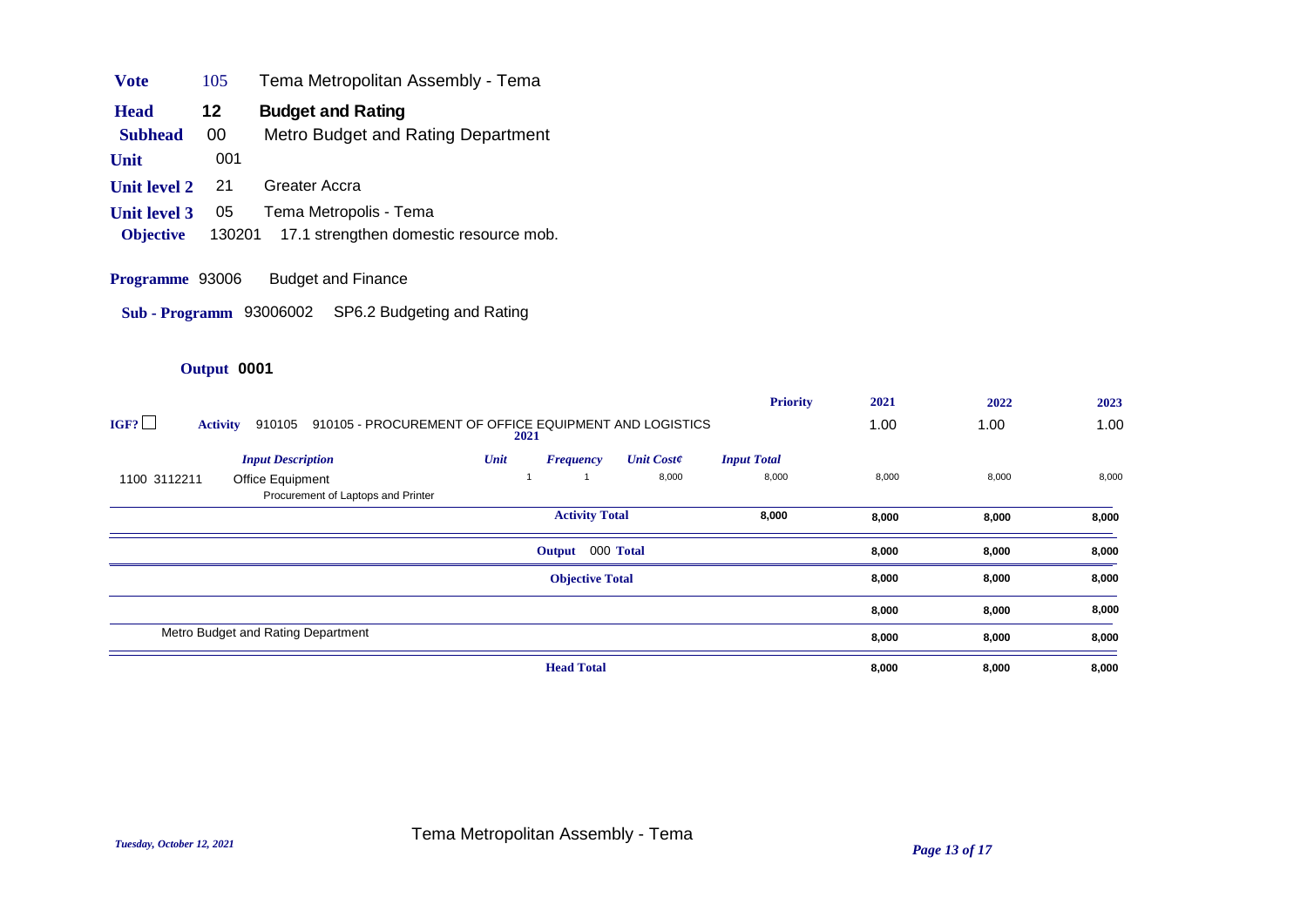| Vote                | 105 | Tema Metropolitan Assembly - Tema             |
|---------------------|-----|-----------------------------------------------|
| <b>Head</b>         | 14  | Transport                                     |
| <b>Subhead</b>      | 00  | <b>Metro Road Transport</b>                   |
| Unit                | 001 |                                               |
| <b>Unit level 2</b> | 21  | Greater Accra                                 |
| <b>Unit level 3</b> | 05  | Tema Metropolis - Tema                        |
| <b>Objective</b>    |     | 390202 11.2 Improve transport and road safety |

**Programme** 93004 Economic Development

**Sub - Programm** 93004002 SP4.2: Transport and Traffic Management

# **Output** 0001

|                         |                                                             |      |                        |                   | <b>Priority</b>    | 2021       | 2022       | 2023       |
|-------------------------|-------------------------------------------------------------|------|------------------------|-------------------|--------------------|------------|------------|------------|
| IGF?<br><b>Activity</b> | 911501 - Management of transport services<br>000000         | 2021 |                        |                   |                    | 1.00       | 1.00       | 1.00       |
|                         | <b>Input Description</b>                                    | Unit | <b>Frequency</b>       | <b>Unit Coste</b> | <b>Input Total</b> |            |            |            |
| 1220 3111305            | Car/Lorry Park<br>Rehabilitation of Lorry parks and walkway |      |                        | 300,000           | 300,000            | 300,000    | 300,000    | 300,000    |
|                         |                                                             |      | <b>Activity Total</b>  |                   | 300,000            | 300,000    | 300,000    | 300,000    |
|                         |                                                             |      | Output                 | 000 Total         |                    | 300,000    | 300,000    | 300,000    |
|                         | Output 0002                                                 |      |                        |                   |                    |            |            |            |
|                         |                                                             |      |                        |                   | <b>Priority</b>    | 2021       | 2022       | 2023       |
| IGF?<br><b>Activity</b> | 000000<br>911501 - Management of transport services         | 2021 |                        |                   |                    | 1.00       | 1.00       | 1.00       |
|                         | <b>Input Description</b>                                    | Unit | <b>Frequency</b>       | <b>Unit Coste</b> | <b>Input Total</b> |            |            |            |
| 1220 3111305            | Car/Lorry Park<br>Rehabilitation of Lorry parks and walkway |      |                        | $-180,000$        | $-180,000$         | $-180,000$ | $-180,000$ | $-180,000$ |
|                         |                                                             |      | <b>Activity Total</b>  |                   | $-180,000$         | $-180,000$ | $-180,000$ | $-180,000$ |
|                         |                                                             |      | Output 000 Total       |                   |                    | $-180,000$ | $-180,000$ | $-180,000$ |
|                         |                                                             |      | <b>Objective Total</b> |                   |                    | 120,000    | $-180,000$ | $-180,000$ |

*Tuesday, October 12, 2021 Page 14 of 17* Tema Metropolitan Assembly - Tema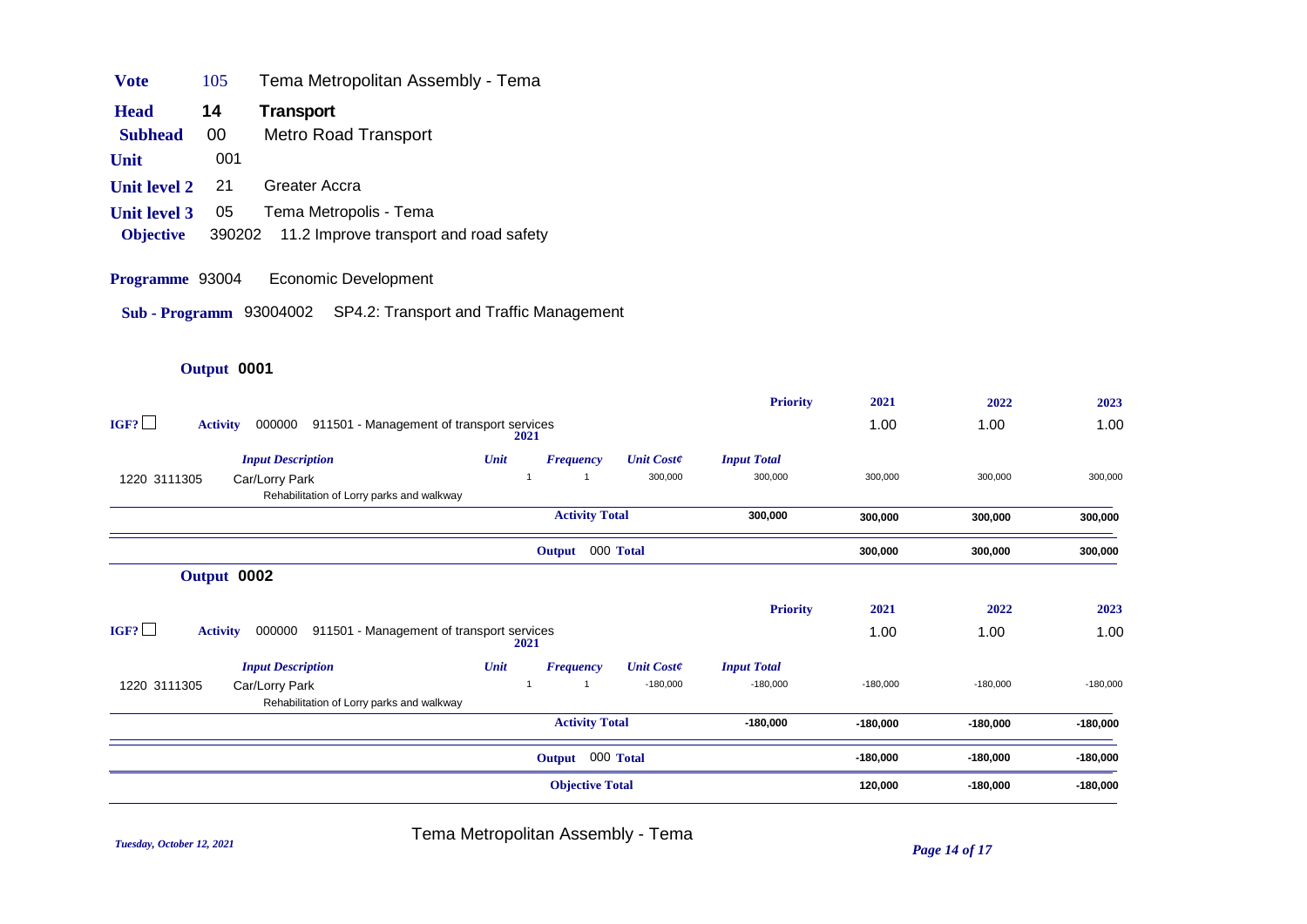| Metro Road Transport | 120,000 | $-180,000$ | $-180,000$ |
|----------------------|---------|------------|------------|
| <b>Head Total</b>    | 120,000 | $-180,000$ | $-180,000$ |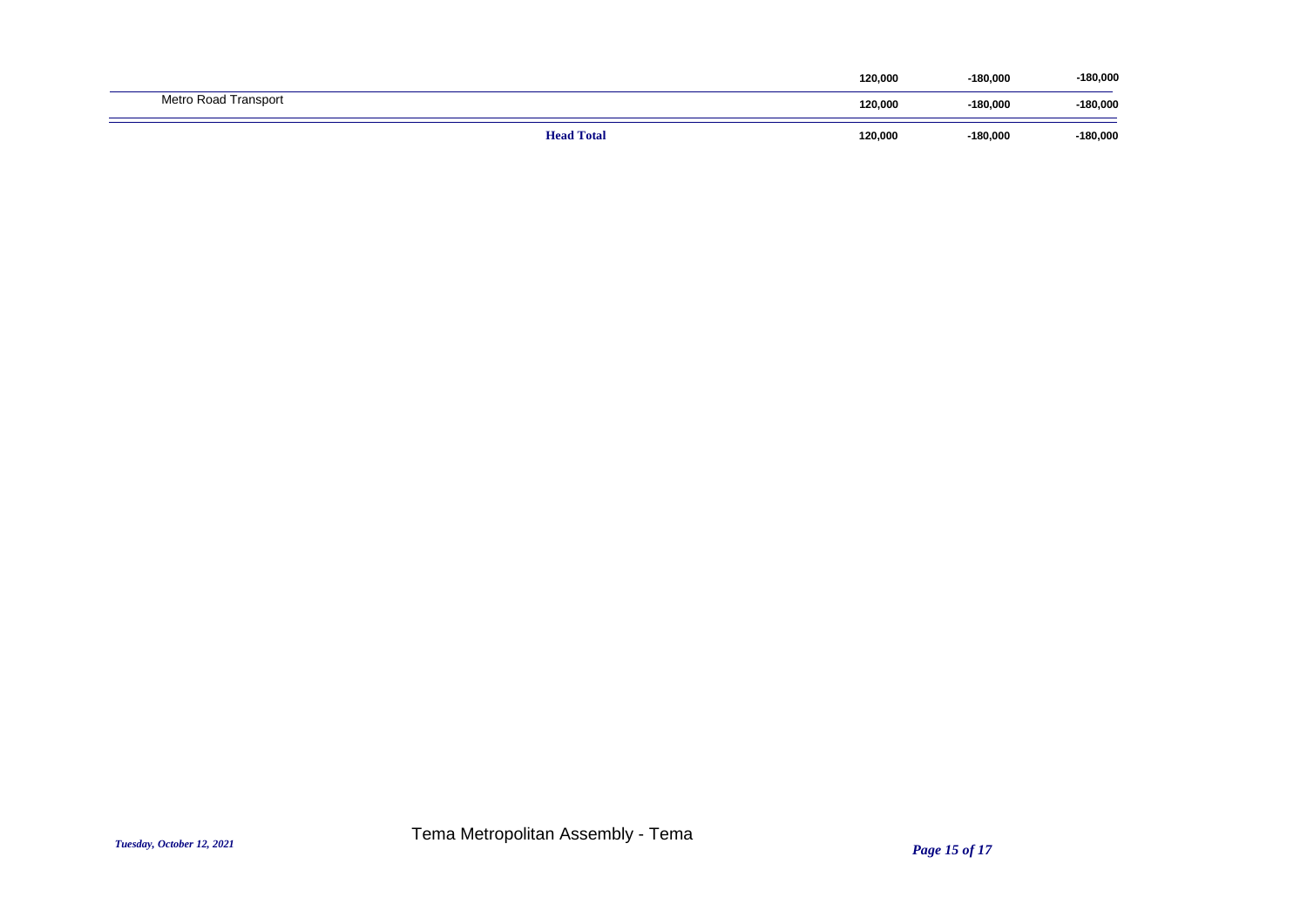| <b>V</b> ote | 105 | Tema Metropolitan Assembly - Tema |  |  |
|--------------|-----|-----------------------------------|--|--|
|--------------|-----|-----------------------------------|--|--|

| 16<br><b>Head</b> | Urban Roads |
|-------------------|-------------|
|-------------------|-------------|

- **Subhead** 00 Urban Roads
- **Unit** 001
- **Unit level 2** 21 Greater Accra
- **Unit level 3** 05 Tema Metropolis Tema
- **Objective** 390101 Improve efficiency & effectiveness of road transp't infrasture & serv

#### **Programme** 93002 Infrastructure Delivery and Management

### **Output** 0001

|              |                           |                                                                                             |                                    |                  |                   | <b>Priority</b>    | 2021         | 2022         | 2023         |
|--------------|---------------------------|---------------------------------------------------------------------------------------------|------------------------------------|------------------|-------------------|--------------------|--------------|--------------|--------------|
| IGF?         | 910115<br><b>Activity</b> | 910115 - MAINTENANCE, REHABILITATION, REFURBISHMENT AND<br>UPGRADING OF EXISTING ASSET 3021 |                                    |                  |                   |                    | 1.00         | 1.00         | 1.00         |
|              | <b>Input Description</b>  |                                                                                             | Unit                               | <b>Frequency</b> | <b>Unit Coste</b> | <b>Input Total</b> |              |              |              |
| 1210 3111309 | Urban Roads               |                                                                                             |                                    |                  | 1,300,000         | 1,300,000          | 1,300,000    | 1,300,000    | 1,300,000    |
|              |                           | Routine Maintainence of Roads in the Metropoli                                              |                                    |                  |                   |                    |              |              |              |
| 1260 3111309 | Urban Roads               |                                                                                             |                                    |                  | 100,000           | 100,000            | 100,000      | 100,000      | 100,000      |
|              |                           | Minor Roads, Drainage repairs and routine mai                                               |                                    |                  |                   |                    |              |              |              |
| 1220 3111309 | Urban Roads               |                                                                                             |                                    | $\overline{1}$   | 300,000           | 300,000            | 300,000      | 300,000      | 300,000      |
|              |                           | Minor Roads, Drainage repairs and routine mai                                               |                                    |                  |                   |                    |              |              |              |
|              |                           |                                                                                             | <b>Activity Total</b><br>1,700,000 |                  |                   |                    |              | 300,000      | 300,000      |
|              | 000 Total<br>Output       |                                                                                             |                                    |                  |                   |                    |              |              | 300,000      |
|              | Output 0002               |                                                                                             |                                    |                  |                   |                    |              |              |              |
|              |                           |                                                                                             |                                    |                  |                   | <b>Priority</b>    | 2021         | 2022         | 2023         |
| IGF?         | 910115<br><b>Activity</b> | 910115 - MAINTENANCE, REHABILITATION, REFURBISHMENT AND<br>UPGRADING OF EXISTING ASSET 3021 |                                    |                  |                   |                    | 1.00         | 1.00         | 1.00         |
|              | <b>Input Description</b>  |                                                                                             | Unit                               | <b>Frequency</b> | <b>Unit Coste</b> | <b>Input Total</b> |              |              |              |
| 1210 3111309 | Urban Roads               |                                                                                             |                                    |                  | $-1,200,000$      | $-1,200,000$       | $-1,200,000$ | $-1,200,000$ | $-1,200,000$ |
|              |                           | Routine Maintainence of Roads in the Metropoli                                              |                                    |                  |                   |                    |              |              |              |
| 1220 3111309 | Urban Roads               |                                                                                             |                                    |                  | $-250,000$        | $-250,000$         | $-250,000$   | $-250,000$   | $-250,000$   |
|              |                           | Minor Roads, Drainage repairs and routine mai                                               |                                    |                  |                   |                    |              |              |              |

*Tuesday, October 12, 2021 Page 16 of 17* Tema Metropolitan Assembly - Tema

**Sub - Programm** 93002002 SP2.2: Urban Roads Management